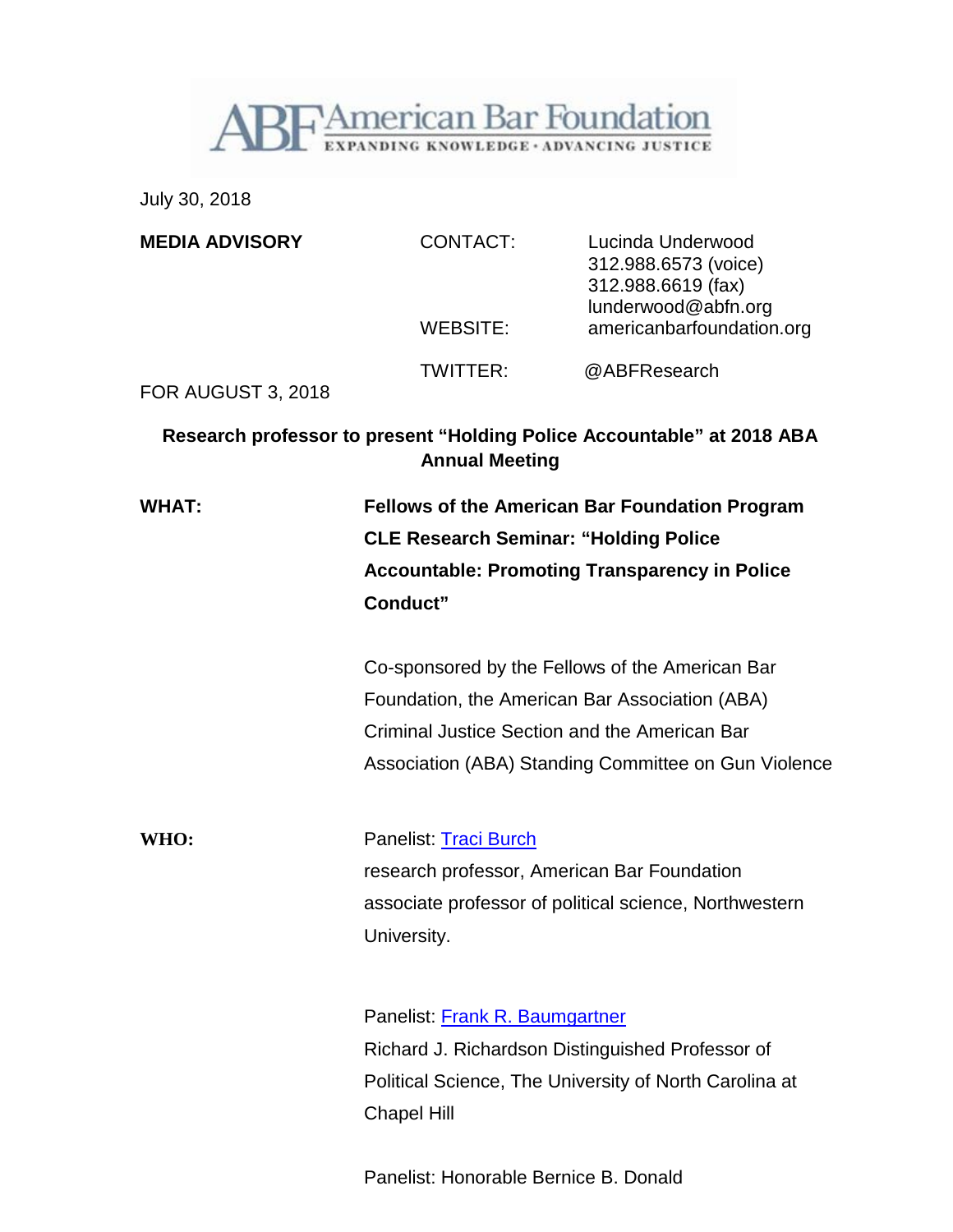Panelist: Chief Anthony [Holloway,](http://police.stpete.org/ootc/chief-of-police-biography.html) chief of police, St. Petersburg Police Department Panelist: [Stephen](https://luc.edu/law/fulltime/rushin.shtml) Rushin assistant professor of law, Loyola University Chicago Panelist: Karen [Sheley,](https://www.aclu-il.org/en/biographies/karen-sheley) director, Police Practices Project, ACLU of Illinois **WHEN:** 8:30 a.m. Aug. 3 **WHERE:** Hyatt Regency Hotel Plaza Ballroom B (East Tower, Lobby Level) 151 E. Upper Wacker Drive Chicago, IL 60601 **REGISTER:** This is a free event. Registration is required. Contact: The Fellows of the American Bar Foundation at [fellows@abfn.org](mailto:fellows@abfn.org) or (800) 292-5065

United States Court of Appeals for the Sixth Circuit.

**CHICAGO, IL** – The Fellows of the American Bar [Foundation,](http://www.americanbarfoundation.org/fellows/index.html) the American Bar Association (ABA) Criminal Justice Section, and the American Bar Association (ABA) Standing Committee on Gun Violence will co-sponsor a Fellows CLE Program at the 2018 American Bar [Association](https://www.americanbar.org/portals/2018-annual-meeting.html) (ABA) Annual Meeting in Chicago titled, "Holding Police Accountable: Promoting Transparency in Police Conduct." The program will feature several panelists who will discuss various efforts to increase police accountability by highlighting both local and national efforts to reform police departments. Topics include the roles that data and technology, criminal prosecutions, and citizen activism play in improving police performance.

A featured panelist is Traci [Burch,](http://www.americanbarfoundation.org/faculty/profile/2) a research professor at the American Bar Foundation and associate professor of political science at Northwestern University. Burch is a prominent researcher on American politics and law. Her research focuses on political participation, political inequality and social policy. She is the author of "Trading Democracy for Justice" and the co-author of "Creating A New Racial Order." Her articles and essays have appeared in several peer-reviewed journals,